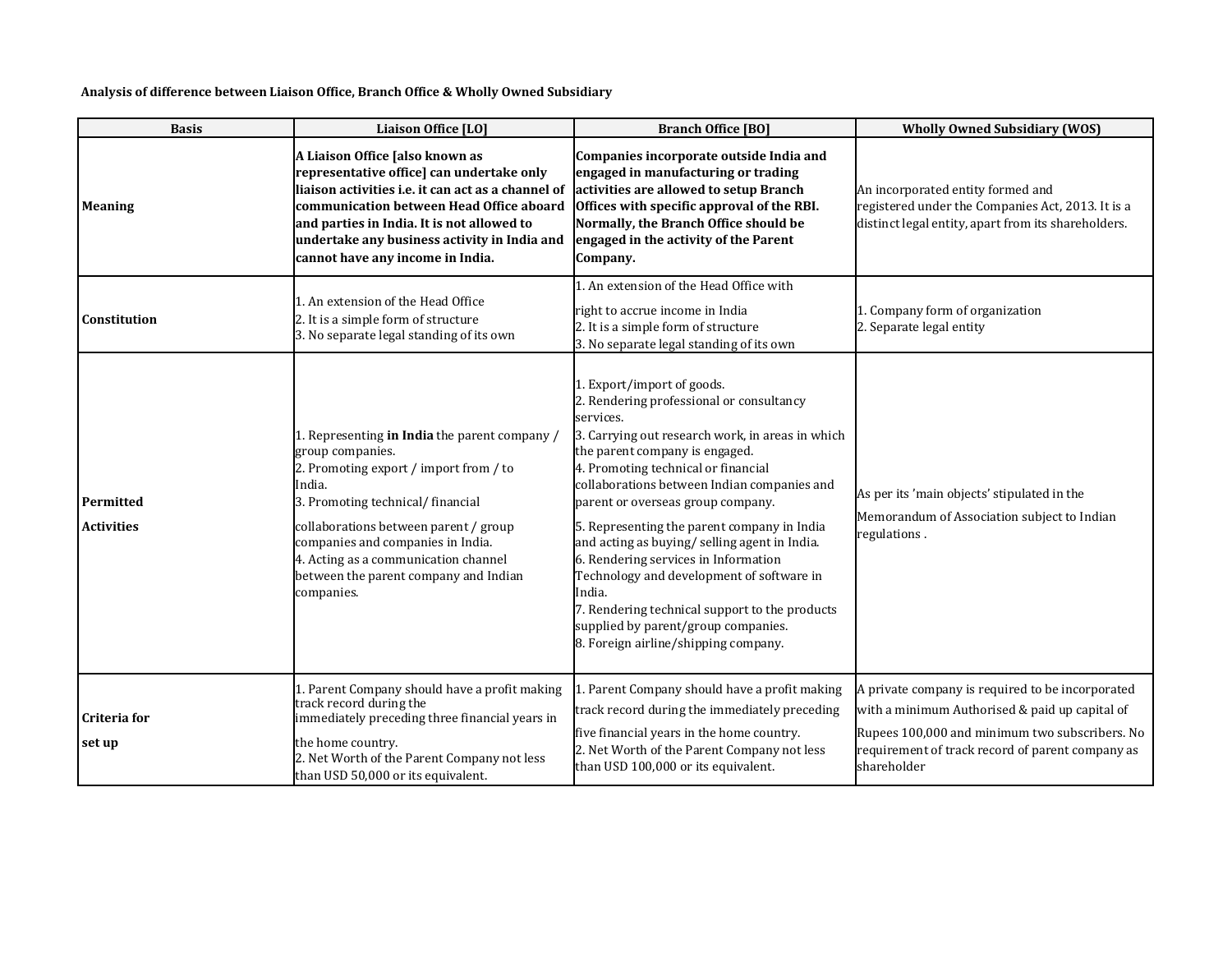| <b>Typical Terms</b><br>of approval                 | 1. Not to undertake any activity of a trading,<br>commercial or industrial nature and not to<br>enter into any business contracts in its own<br>name without RBI's prior permission.<br>2. No commission/fees shall be charged or any<br>other remuneration received / income earned<br>by the office in India for the liaison<br>activities/services rendered by it or otherwise<br>in India.<br>3. The entire expenses of the office in India will<br>be met exclusively out of the funds received<br>from head office through normal banking<br>channels.<br>4. The office in India shall not borrow or lend<br>any money from/to any person in India without<br>RBI's prior permission. | 1. Not to expand its activities or undertake any<br>new trading, commercial or<br>industrial activity other than that is expressly<br>approved by the RBI.<br>2. The entire expenses in India will be met<br>either out of the funds received from<br>head office through normal banking channels or<br>through income generated<br>by it in India.<br>3. The Branch Office will not accept any<br>deposits in India<br>4. The commission earned by the Branch Office<br>from parties abroad for any<br>agency business will be repatriated to India<br>through normal banking channels<br>5. Not to undertake any retail trading activity<br>6. A Branch Office is not allowed to carry out<br>manufacturing or processing activities in<br>India, directly or indirectly. | A private company is required to be incorporated<br>with a minimum paid-up capital of INR 100,000<br>and minimum two subscribers. Broadly, it:<br>i) restricts the right to transfer its shares<br>ii) limits the number of its members<br>(shareholders) to 200;<br>iii) prohibits any invitation to the public to<br>subscribe for any of its shares or debentures<br>securities of the company and;<br>The conditions will be different for Public<br>Limited Companies. |
|-----------------------------------------------------|---------------------------------------------------------------------------------------------------------------------------------------------------------------------------------------------------------------------------------------------------------------------------------------------------------------------------------------------------------------------------------------------------------------------------------------------------------------------------------------------------------------------------------------------------------------------------------------------------------------------------------------------------------------------------------------------|-----------------------------------------------------------------------------------------------------------------------------------------------------------------------------------------------------------------------------------------------------------------------------------------------------------------------------------------------------------------------------------------------------------------------------------------------------------------------------------------------------------------------------------------------------------------------------------------------------------------------------------------------------------------------------------------------------------------------------------------------------------------------------|-----------------------------------------------------------------------------------------------------------------------------------------------------------------------------------------------------------------------------------------------------------------------------------------------------------------------------------------------------------------------------------------------------------------------------------------------------------------------------|
| <b>Time limit of</b><br>approval                    | Normally 3 years from the date of approval                                                                                                                                                                                                                                                                                                                                                                                                                                                                                                                                                                                                                                                  | Normally 3 years from the date of approval                                                                                                                                                                                                                                                                                                                                                                                                                                                                                                                                                                                                                                                                                                                                  | Until the company decides to close down                                                                                                                                                                                                                                                                                                                                                                                                                                     |
| <b>Basic Registration</b>                           | The following registrations / approvals will<br>be required:<br>1. Profession Tax<br>2. Shops and Establishment Act Registration<br>3. PAN / TAN<br>4. ROC Registration<br>5. Importer Exporter Code                                                                                                                                                                                                                                                                                                                                                                                                                                                                                        | The following registrations / approvals will<br>be required:<br>1. PAN / TAN<br>2. Service Tax<br>3. Profession Tax<br>4. Shops and Establishment Act Registration<br>5. Importer Exporter Code<br>6. VAT<br>7. ROC Registration                                                                                                                                                                                                                                                                                                                                                                                                                                                                                                                                            | The following registrations / approvals will be<br>required:<br>1. PAN / TAN<br>2. Service Tax<br>3. Profession Tax<br>4. Shops and Establishment Act Registration<br>5. Importer Exporter Code<br>6. VAT                                                                                                                                                                                                                                                                   |
| <b>Liabilities of</b><br>parent company/Head office | Parent company's liability is unlimited for all<br>acts and omission of LO                                                                                                                                                                                                                                                                                                                                                                                                                                                                                                                                                                                                                  | The liability of the Branch is unlimited. The<br>assets of the parent company are at risk of<br>attachment in case the liabilities of the<br>branch exceeds its assets                                                                                                                                                                                                                                                                                                                                                                                                                                                                                                                                                                                                      | The liability of the Parent company is limited<br>to the extent of its shareholding in the WOS.<br>The assets of the foreign company are not<br>subject to any attachments                                                                                                                                                                                                                                                                                                  |
| Permitted<br><b>Incomes</b>                         | The entire expenses of the LO in India will be<br>met out of the funds received from Head Office<br>through normal banking channels.<br>Than $u$ ill not he any income of the $I \cap$                                                                                                                                                                                                                                                                                                                                                                                                                                                                                                      | The entire expenses of the BO in India will be<br>met either out of the funds received from<br>Head Office through normal banking channels<br>or through income generated by it                                                                                                                                                                                                                                                                                                                                                                                                                                                                                                                                                                                             | All income arising out of its business activities.                                                                                                                                                                                                                                                                                                                                                                                                                          |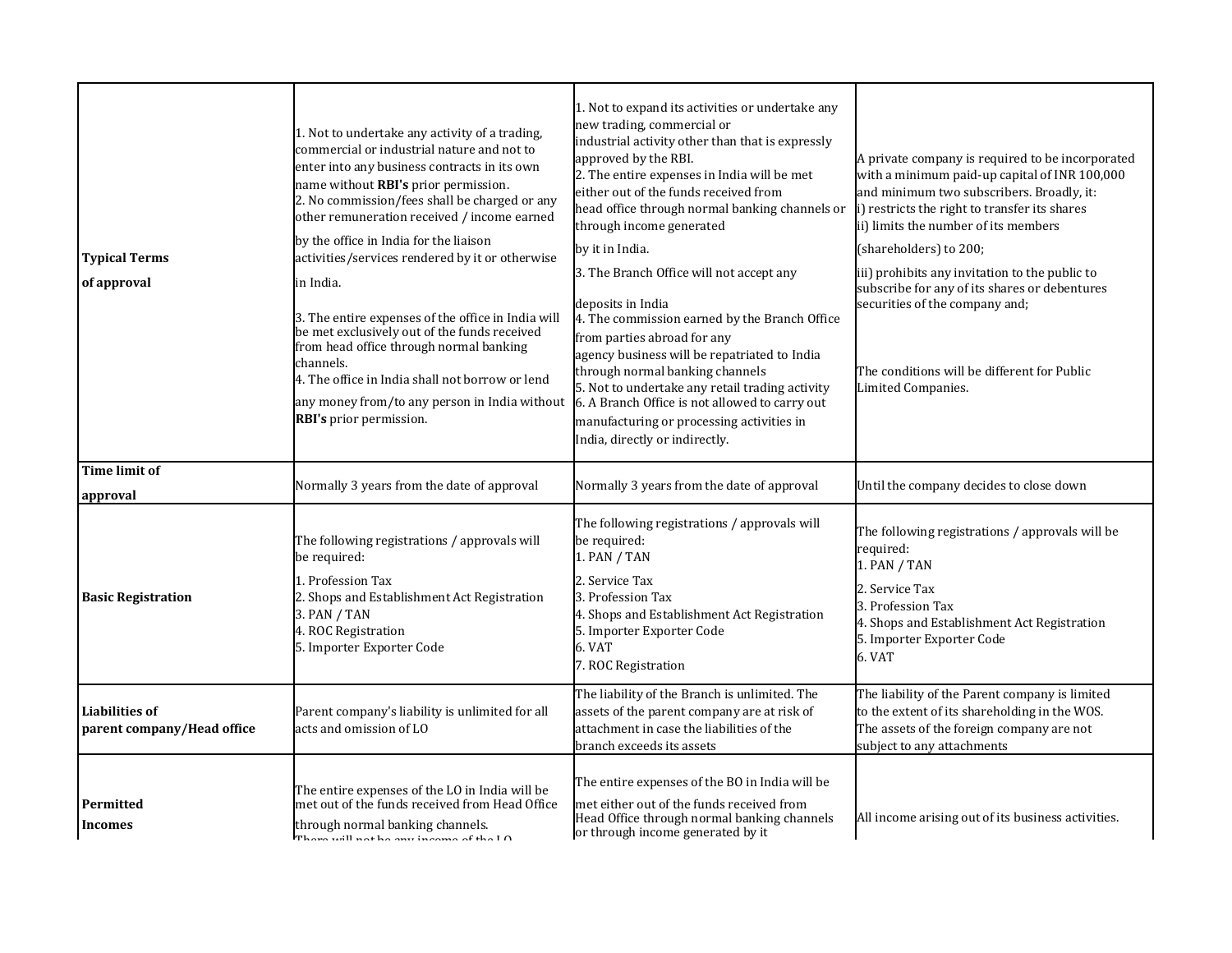|                                      |                                                                                                                                                   | in India.                                                                                                                                                                                                  |                                                                                                                                                                                                                                                                                          |
|--------------------------------------|---------------------------------------------------------------------------------------------------------------------------------------------------|------------------------------------------------------------------------------------------------------------------------------------------------------------------------------------------------------------|------------------------------------------------------------------------------------------------------------------------------------------------------------------------------------------------------------------------------------------------------------------------------------------|
| <b>Indian Income Tax</b>             | Since there is no income accrual, there is no<br>income tax.<br>LO is required to file information in Form<br>49C with the Income Tax Department. | Since a branch office of a foreign company<br>is taxed as a foreign company in India, it is<br>taxed $@$ 41.2% or 42.23% if the taxable<br>income exceeds INR 10,000,000 during any<br>financial year (FY) | Any Indian company is taxed @ 30.90% or<br>33.99% if the taxable income exceeds INR<br>10,000,000 during any financial year (FY)                                                                                                                                                         |
| <b>Payment of Dividend to Parent</b> | <b>Cannot pay Dividend.</b>                                                                                                                       | Dividend paid to Parent is tax free.                                                                                                                                                                       | Dividend can be paid after payment of<br>Dividend Distribution Tax @ 16.995%                                                                                                                                                                                                             |
| <b>Management</b>                    | LO is managed by Authorised Representative,<br>resident in India (Country Manager)                                                                | BO is managed by Authorised Representative,<br>resident in India (Country Manager)                                                                                                                         | Minimum two directors (can be foreign national,<br>no need to be resident in India)                                                                                                                                                                                                      |
| Audit<br>a. Statutory<br>Audit       | Financials would be liable to Statutory Audit<br>by a Chartered Accountant                                                                        | Financials would be liable to Statutory Audit<br>by a Chartered Accountant                                                                                                                                 | Financials would be liable to Statutory Audit<br>by a Chartered Accountant                                                                                                                                                                                                               |
| <b>b. Internal Audit</b>             | Not Applicable                                                                                                                                    | Not Applicable                                                                                                                                                                                             | Companies having turnover of 200 crore rupees or<br>more during the preceding financial year; or (ii)<br>outstanding loans or borrowings from banks or public<br>inancial institutions exceeding 100 crore rupees or<br>more at any point of time during the preceding<br>inancial year. |
| c. Tax Audit                         | Not Applicable                                                                                                                                    | Applicable in case of Turnover exceeding Rs.<br>4 million. Non Compliance would result into<br>a penalty @ 0.5 % of the total turnover or<br>Rs. 0.1 million whichever is less.                            | Applicable in case of Turnover exceeding Rs. 4<br>million. Non Compliance would result into a<br>penalty @ 0.5 % of the total turnover or Rs. 0.1<br>million whichever is less.                                                                                                          |
| <b>Transfer Pricing</b>              | Not Applicable                                                                                                                                    | Applicable                                                                                                                                                                                                 | Applicable                                                                                                                                                                                                                                                                               |
|                                      | 1. Yearly filings include the filing of audited<br>accounts of the LO, World Accounts with<br><b>Registrar of Companies</b>                       | 1. Yearly filings include the filing of audited<br>accounts of BO, World Accounts with<br><b>Registrar of Companies</b>                                                                                    | 1. Yearly filing of financials and Annual Return<br>with the Registrar of Companies.<br>2. Filing of Compliance Certificate if paid up capital                                                                                                                                           |
| Annual                               | 2. Yearly submission of Activity Certificate                                                                                                      | 2. Yearly submission of Activity Certificate                                                                                                                                                               | exceeds INR 1 Million                                                                                                                                                                                                                                                                    |
| Compliance                           | with RBI and AD Bank<br>3. Filing Quarterly TDS returns                                                                                           | with RBI and AD Bank                                                                                                                                                                                       | 3. Annual Compliance with Reserve Bank of India<br>in case share are allotted to foreign Individual                                                                                                                                                                                      |
| a. Filing                            | 4. Yearly filing of audited accounts of the LO<br>with the Directorate of Income Tax, New<br>nalhi                                                | 3. Annual return with the Income Tax<br>Department<br>4. Filing of Quarterly TDS returns                                                                                                                   | (Form FC-GPR Part A & Part B)<br>4. Annual return with the Income Tax Department<br>$\mathsf E$ Eiling of Ouartorly TDC roturne                                                                                                                                                          |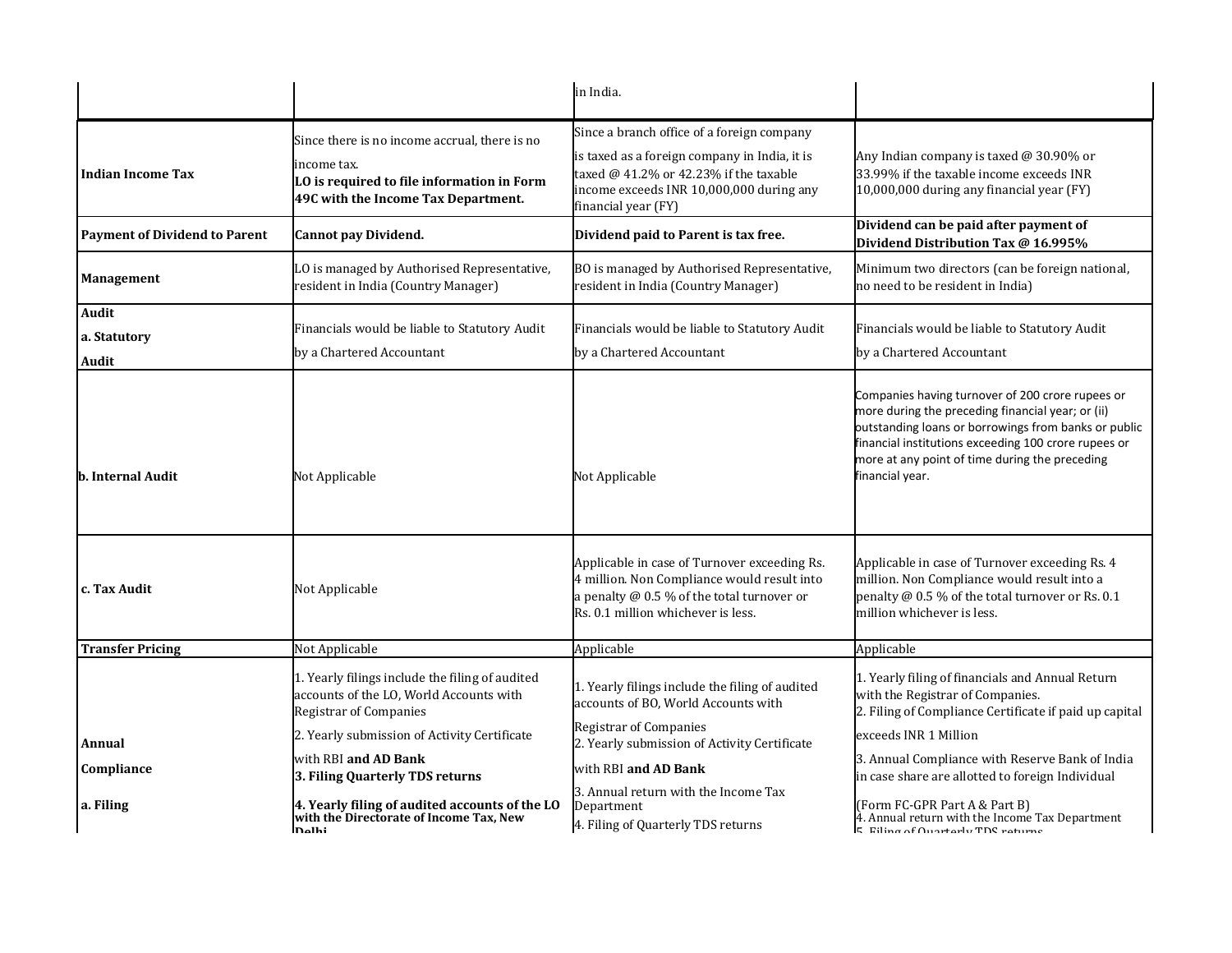|                                                  | 5. File Form 49 C with Income Tax<br><b>Department</b> | 5. Filing of monthly Service Tax returns<br>6. Filing of VAT returns                                                                         | 6. Filing of monthly Service Tax returns<br>7. Filing of VAT Returns                                                                                                                                                               |
|--------------------------------------------------|--------------------------------------------------------|----------------------------------------------------------------------------------------------------------------------------------------------|------------------------------------------------------------------------------------------------------------------------------------------------------------------------------------------------------------------------------------|
| b. Meeting                                       | Not Applicable                                         | Not Applicable                                                                                                                               | Board -4 meeting per year                                                                                                                                                                                                          |
| <b>Remittance of Profit to</b><br>Parent company | None, except upon closure of LO                        | Profits can be freely repatriated to the Parent<br>Company subject to payment of applicable taxes<br>and complying with certain formalities. | 1. By way of Dividend subject to Dividend<br>Distribution Tax<br>2. By way of Royalty/fees for technical services<br>3. By way of Management Fees<br>4. Related party transactions are subject to<br>Transfer pricing Regulations. |
| <b>Borrowing</b>                                 | Not allowed                                            | The Branch Office is not allowed to borrow<br>locally unless the prior approval of RBI is taken                                              | 1. There is no restriction on local borrowing.<br>2. External Commercial Borrowings are subject to<br>guidelines issued by the RBI.                                                                                                |